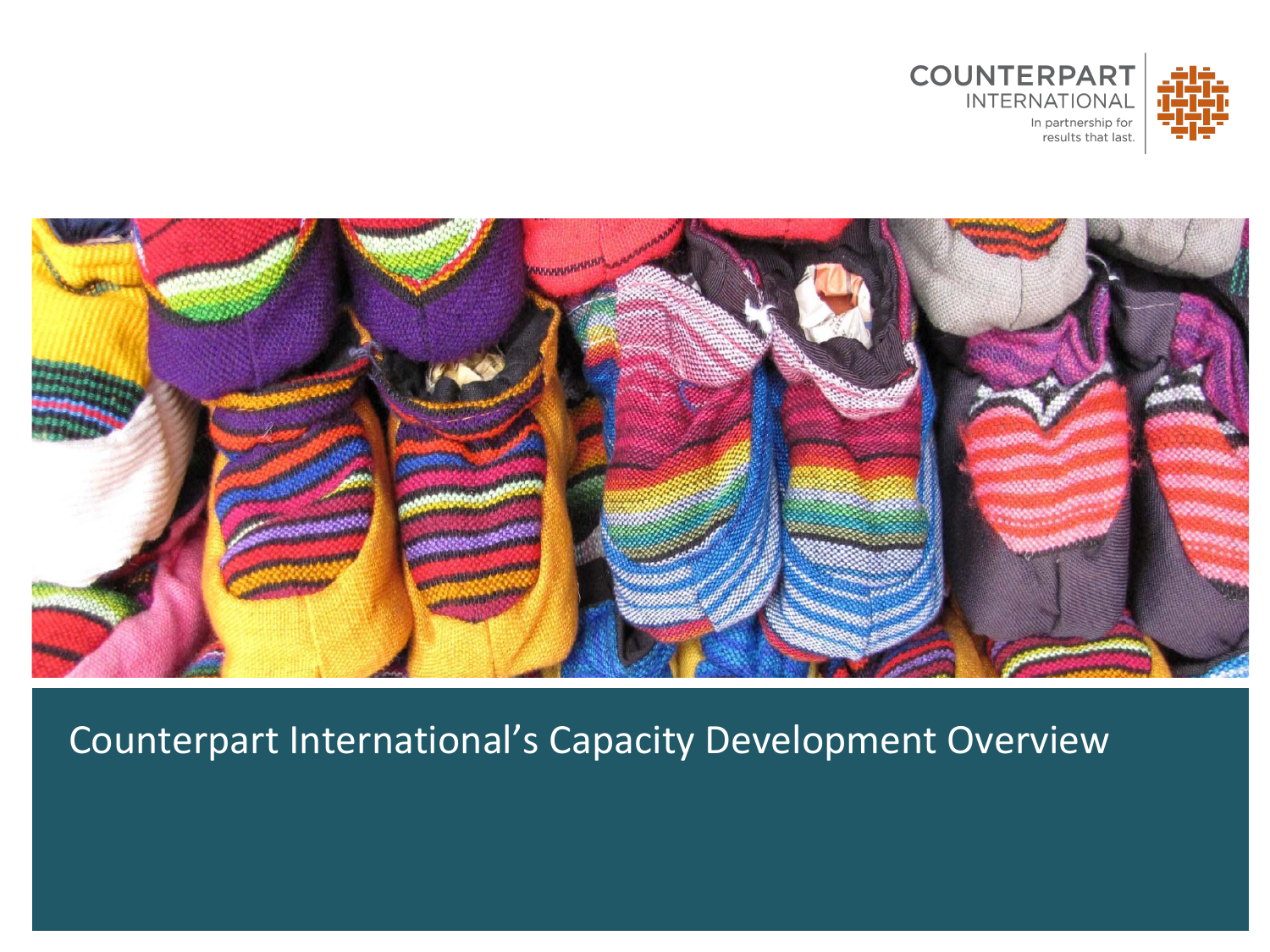### **The Counterpart Way - Approach**

*Promoting local ownership of each development program to ensure its continued success long after our participation.* 

Our strategy is supported by four main components: accountability; institution building; partnership development; and the ability to replicate and scale-up the project.

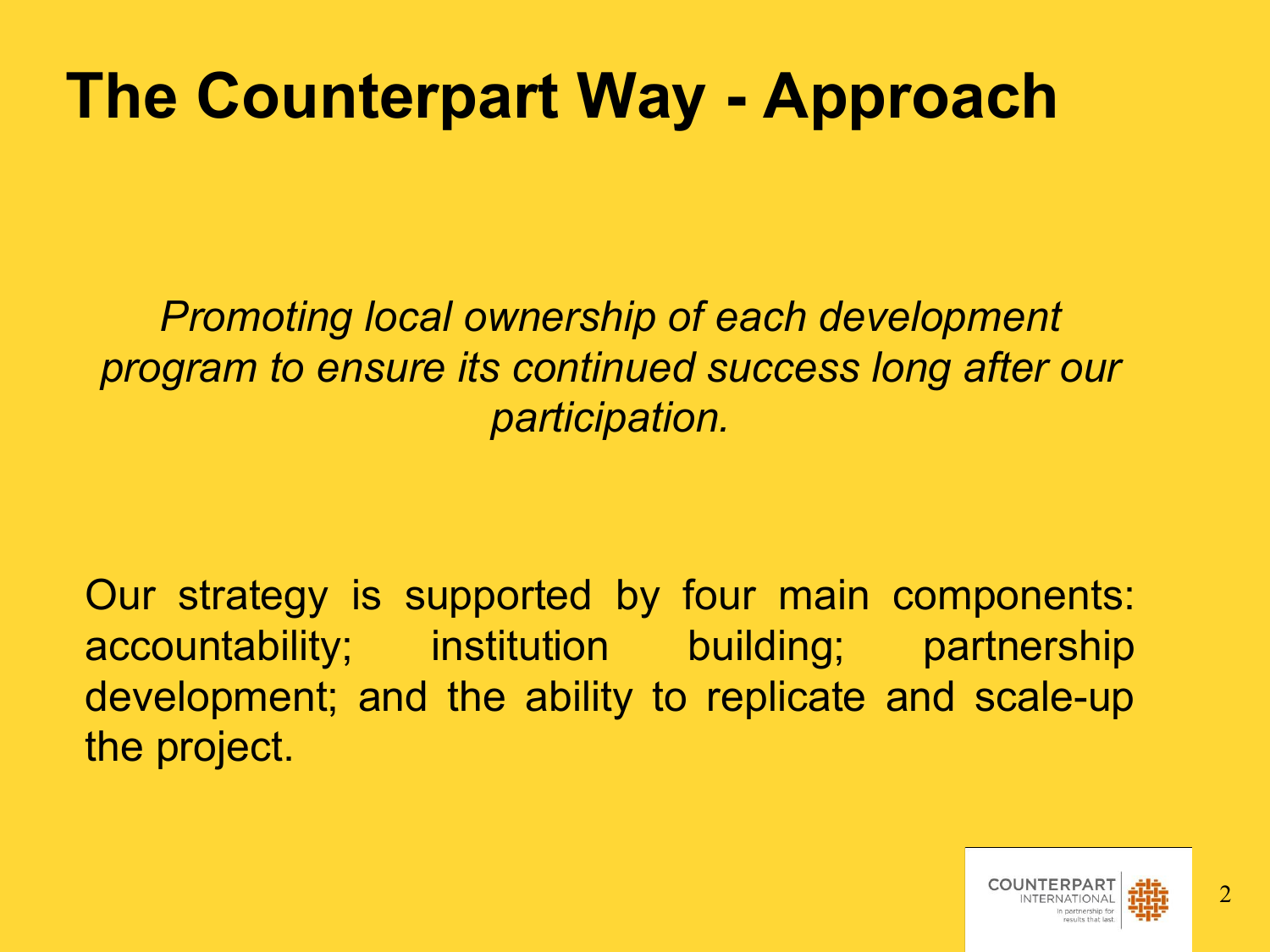# **Evolution of an Approach**

- Starting in South Pacific with Community and Organizational Capacity Building (1965)
- NGO Service Center Model (1994)
- National Networks of Civil Society Support Centers (1997)
- Financial Sustainability and Cultivating Domestic Funding Sources (2000)
- Continuation of Cascading CSO Service Networks via ISOs and CSSCs (2005)
- Demand-driven co-creation of innovative approaches (2015)

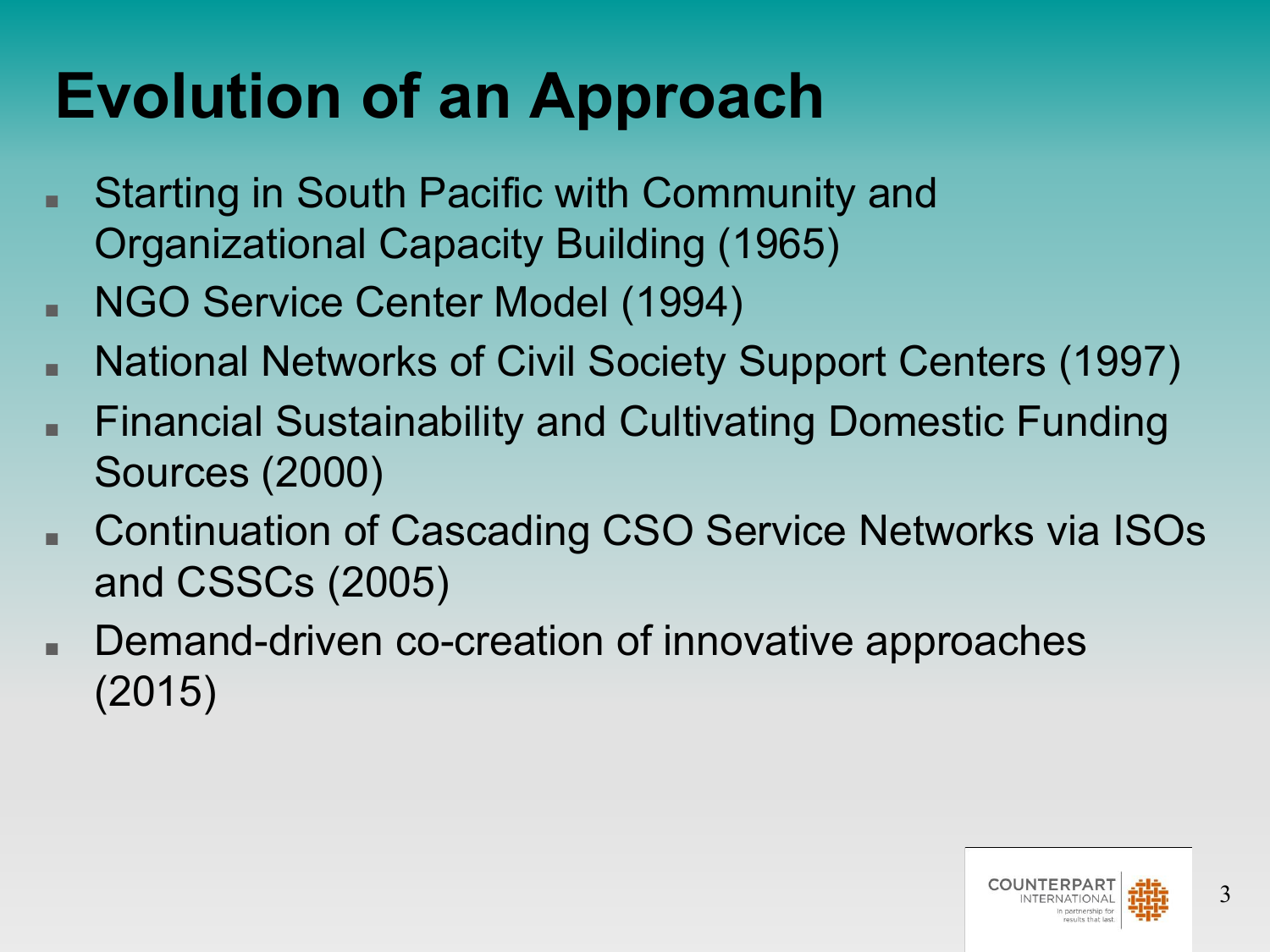# **Afghanistan legacy (2005 – ongoing)**

#### **3 Programs that have built on:**

- civil society engagement with government
- increasing CSO thematic expertise in democracy and governance
- expanding civic engagement;
- improving access to independent news and public affairs information
- and strengthening CSO organizational capacity.

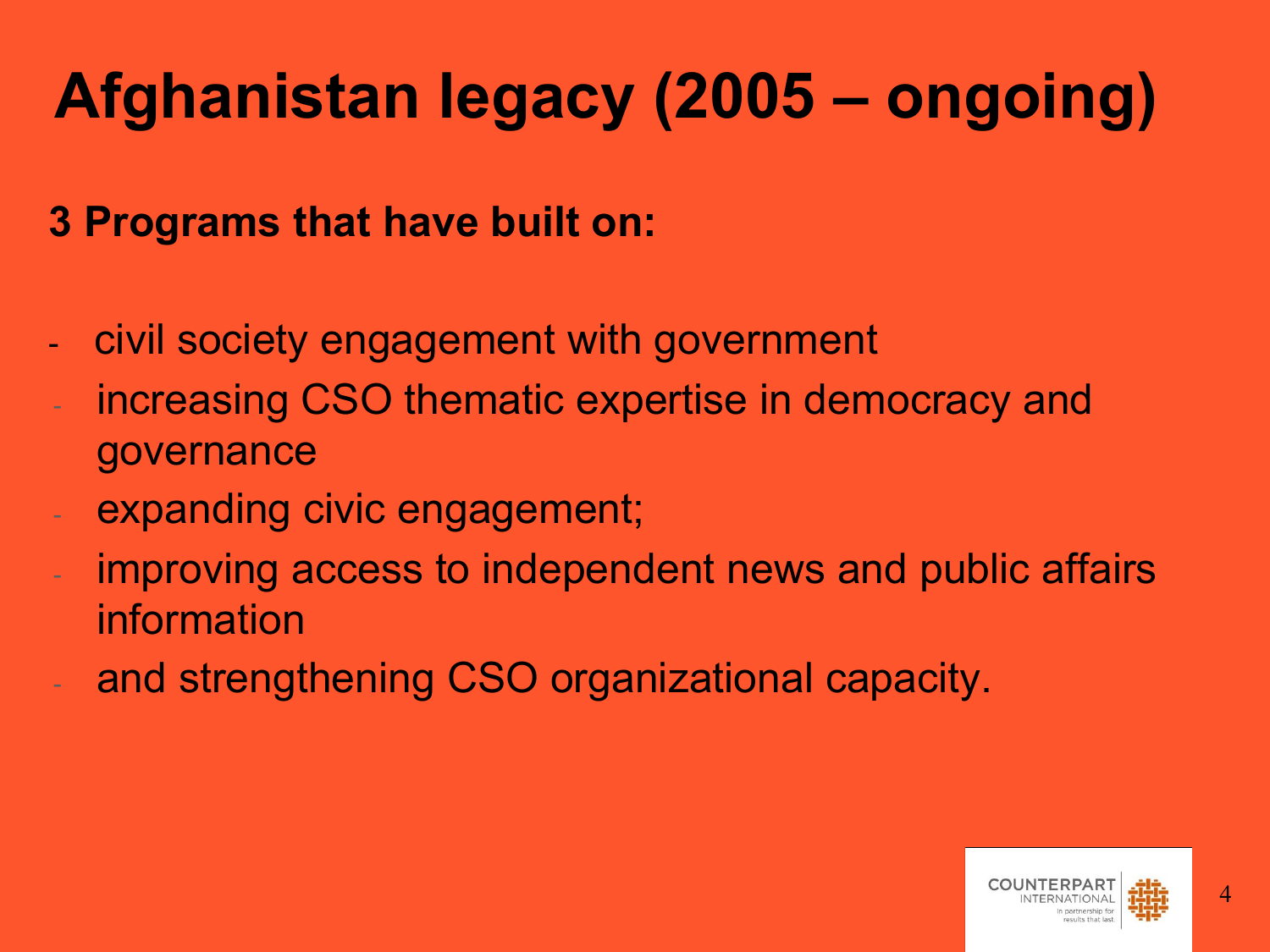

**Innovation for Change (I4C) was established as a response to widespread and worsening trends affecting civil society, including increasing restrictions on civic space and attacks on civil society organizations.** I4C is a global network of people and organizations who want to connect, partner and learn together to defend and strengthen civic space and overcome restrictions to our basic freedoms of assembly, association, and speech.